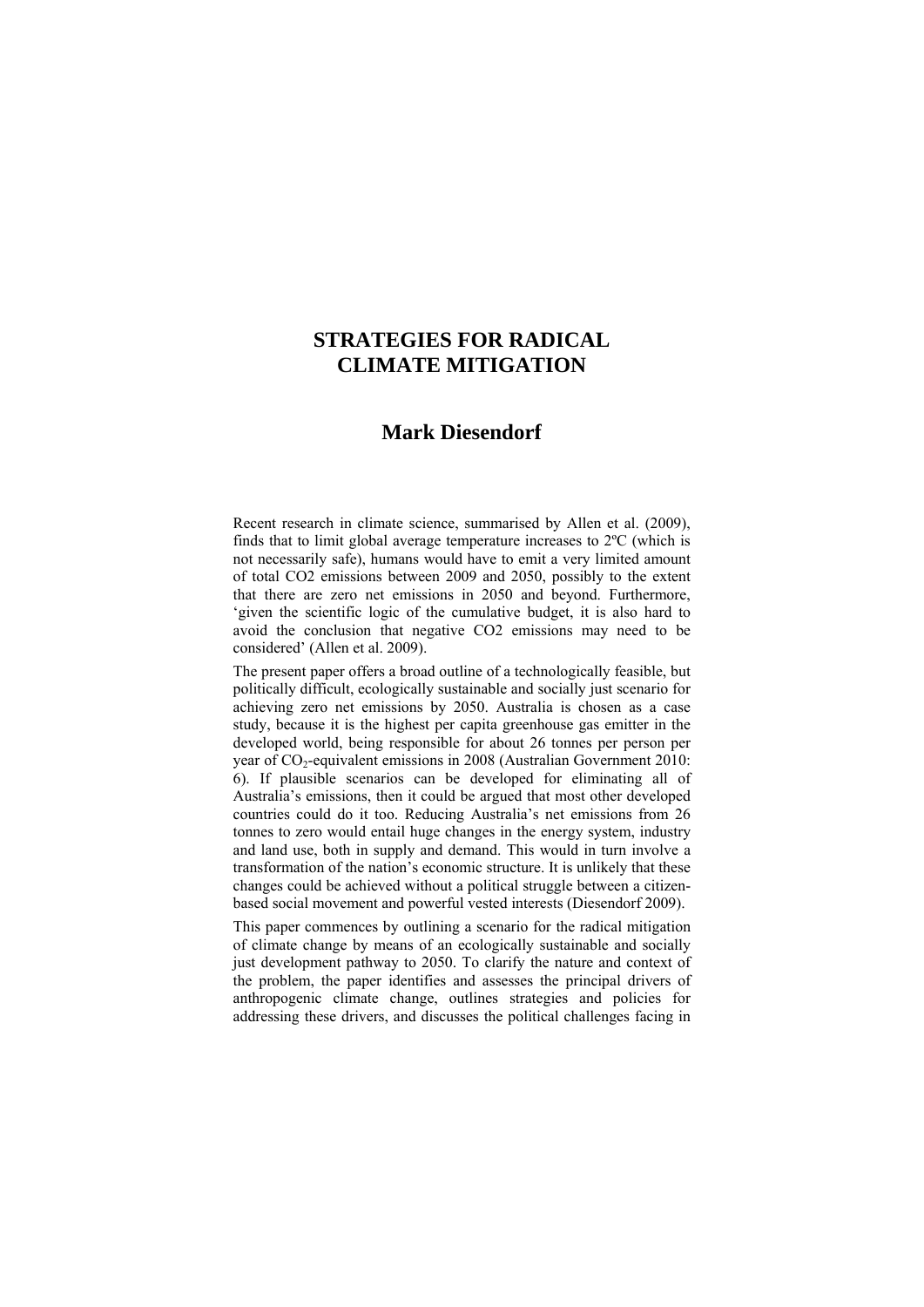implementing effective policies. Along the way, the paper critiques the notion that a system of decentralised energy technologies is adequate system for a contemporary sustainable society.

#### **Sustainable Society Scenario**

There are many different visions of an ecologically sustainable and socially just society, some fictional (e.g. Huxley 1962; Callenbach 1977; Piercy 1977; Quinn 1992), some from governments (e.g. ESDN website) and others scholarly (e.g. Sachs *et al.* 1998). The one outlined in this paper focuses on achieving a sustainable climate and is concerned primarily with the Australian national scale, while briefly visiting the international. It is described in some detail, because some future pathways are simply labelled as 'eco-sufficiency' (e.g. Salleh 2009) without defining them.

In the present scenario the rich countries have taken the first step in an international process of Contraction and Convergence (Global Commons Institute undated). They have stabilised their growth in economic activity and population, and reduced their per capita greenhouse gas emissions. Eventually, in 2050, all countries had converged to the same level of per capita emissions compatible with climate stabilisation, close to zero. To avoid giving countries a perverse incentive to increase their populations and hence their total emissions, per capita emissions have been calculated on the basis of 2010 populations.

In 2010, there were not many published scenarios of societies with 100% renewable energy and (understandably) few of these studies offered an economic analysis. On a global scale, the studies by Sørensen and Meibom (2000) and Jacobson and Delucchi (2010) presented evidence and arguments that 100% renewable energy was possible, provided renewable energy could be traded between countries. Other global scenarios, in which renewable energy contributed about 80% of energy supply by 2050, were published by the Energy Watch Group (Peter  $\&$ Lehmann 2008) and Greenpeace (Teske & Vincent 2010). On regional and national scales, there were 100% renewable energy scenarios for Europe (Lehmann & Drees 1998; EREC 2010), northern Europe (Sørensen 2008a), Britain (Centre for Alternative Technology 2010), the USA (Makhijani 2007), Denmark (Lund & Mathiesen 2009), Japan (Kruska *et al.* 2003), New Zealand (Mason *et al*. 2010) and Australia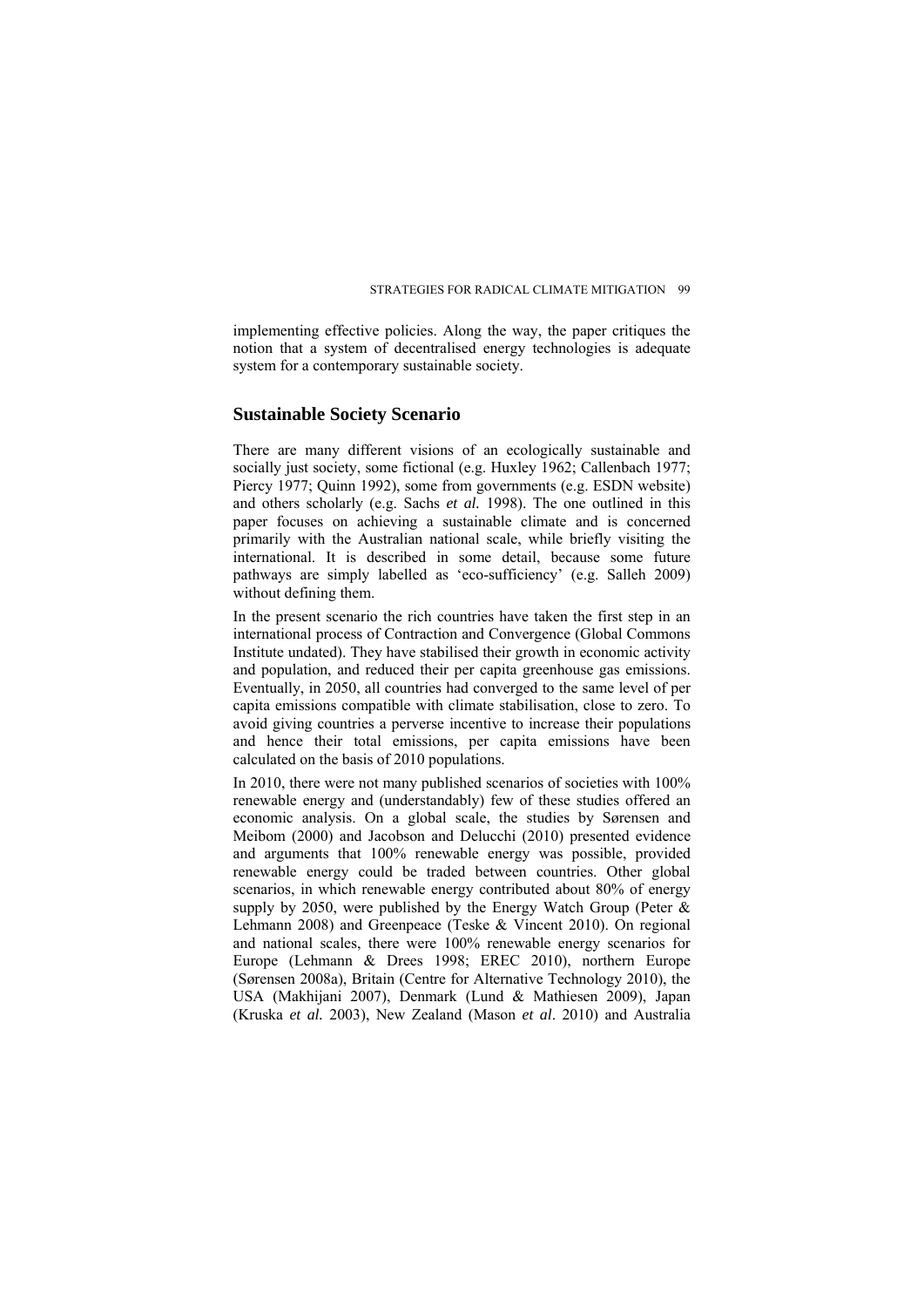(Wright & Hearps 2010). The principal method of constructing these scenarios was described in detail by Sørensen (2008b).

The sustainable society discussed in this paper is a vision and an outline of assumptions rather than a detailed scenario of demand and supply. An important feature is that it has a steady-state economy – that is, one with no growth in the use of energy, materials, people and land; and with very low throughput of energy and materials. While markets still exist in the scenario, they are tightly constrained to limit the accumulation of individual and corporate wealth and so it is debatable whether the economic system can still be described as capitalism. The system of governance is democratic, with a greater degree of citizen participation in decision-making than the 2010 system in Australia, and is also designed to discourage the growth and existence of powerful elites.

Most people live in compact cities with a mix of high- and medium density housing and with excellent public transport, cycle-ways and pedestrian areas (Newman & Kenworthy 1999; Newman 2008). The railway network allows ready access to national parks and garden allotments outside the city, as in Amsterdam of 2010. There is negligible use of fossil fuels and negligible greenhouse gas emissions. Private motor vehicles for urban use are 'fuelled' from electricity generated by renewable sources. Long-distance motor vehicles are fewer in number and are run on biofuels produced sustainably. Chemicals are also produced from sustainable biomass. Some energy is generated locally within the city from solar hot water, solar PV and combined heat and power fuelled by biomass. However, most energy is generated outside the city by large solar power stations on marginal land; wind farms coexisting with food production on agricultural land; biomass (based on residues of crops and plantation forests) producing electricity, heat and a limited quantity of liquid fuels; and hot rock geothermal power stations in the outback (Diesendorf 2007a). The centralised component of energy is transmitted to end-users by powerline and pipeline. Some fruit and vegetables are grown within the city, but most on the allotments. Grains and other staple foods are still grown in rural areas.

Although this sustainable society is rather industrialised and centralised, it has no biophysical growth. It has less social inequality than the present Australian society and is a mix of high-tech and low-tech in terms of scale and complexity of technologies. But without the large high-tech component and international trade in renewable energy, it would not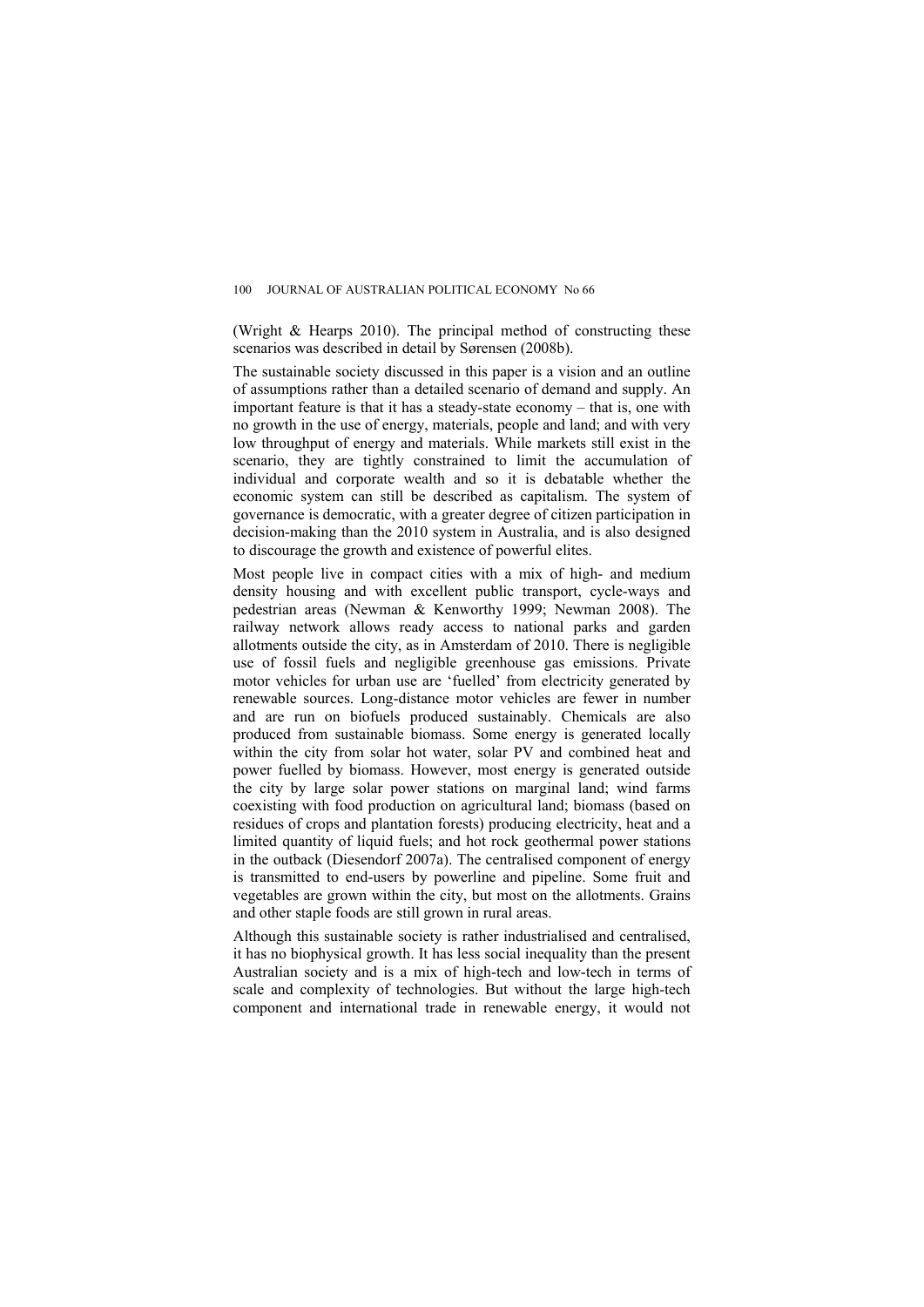have many of the small-scale energy systems sought by proponents of self-sufficiency. The rationale for this kind of sustainable society is discussed in more detail below. First we must recognise the drivers of ecological unsustainability.

#### **The Drivers of Climate Change**

There has been much debate about what the root causes of environmental destruction are in general and global climate change in particular. Is the principal cause the dominant economic system with its emphasis on endless growth; is it population growth, or is it inappropriate technology? According to the framework generally attributed to ecologist Paul Ehrlich and energy expert John Holdren, at one conceptual level the drivers of environmental impact are all three factors: inappropriate technology *T,* growth in consumption per person (aka 'affluence' *A*) and growth in population  $P$ . Environmental impact  $\hat{I}$  can be disaggregated into the well-known identity:

$$
I = P A T
$$
 (1)

If consumption is measured by GDP, then  $A = (GDP)/P$  and  $T =$ *I/(GDP)*.

Underlying the three drivers of climate change are cultural factors and the lust of some people and organisations for wealth and power. Since these are difficult to measure and change, this paper addresses climate mitigation through technology, population and consumption per person.

Within the Kyoto accounting classification, Australia's 2008 emissions of 576 million tonnes of carbon dioxide equivalent  $(CO<sub>2</sub>-e)$  per year arise from energy (72%), agriculture (15%), land use, land use change and forestry (5%), industrial processes other than from energy use (5%), and wastes (2.5%) (Australian Government 2010: appendix 2, table 1). Since energy is by far the biggest contributor to Australia's and indeed the world's emissions, it must receive the principal attention in a mitigation strategy.

In the particular case of climate impacts from energy generation and use, we can choose carbon emissions *C* as a proxy for environmental impact *I,* 'affluence' *A* to be represented by energy consumption per person (E/P) and the technological choice *T* by carbon emissions per unit of energy use (C/E). Then identity *(1)* becomes: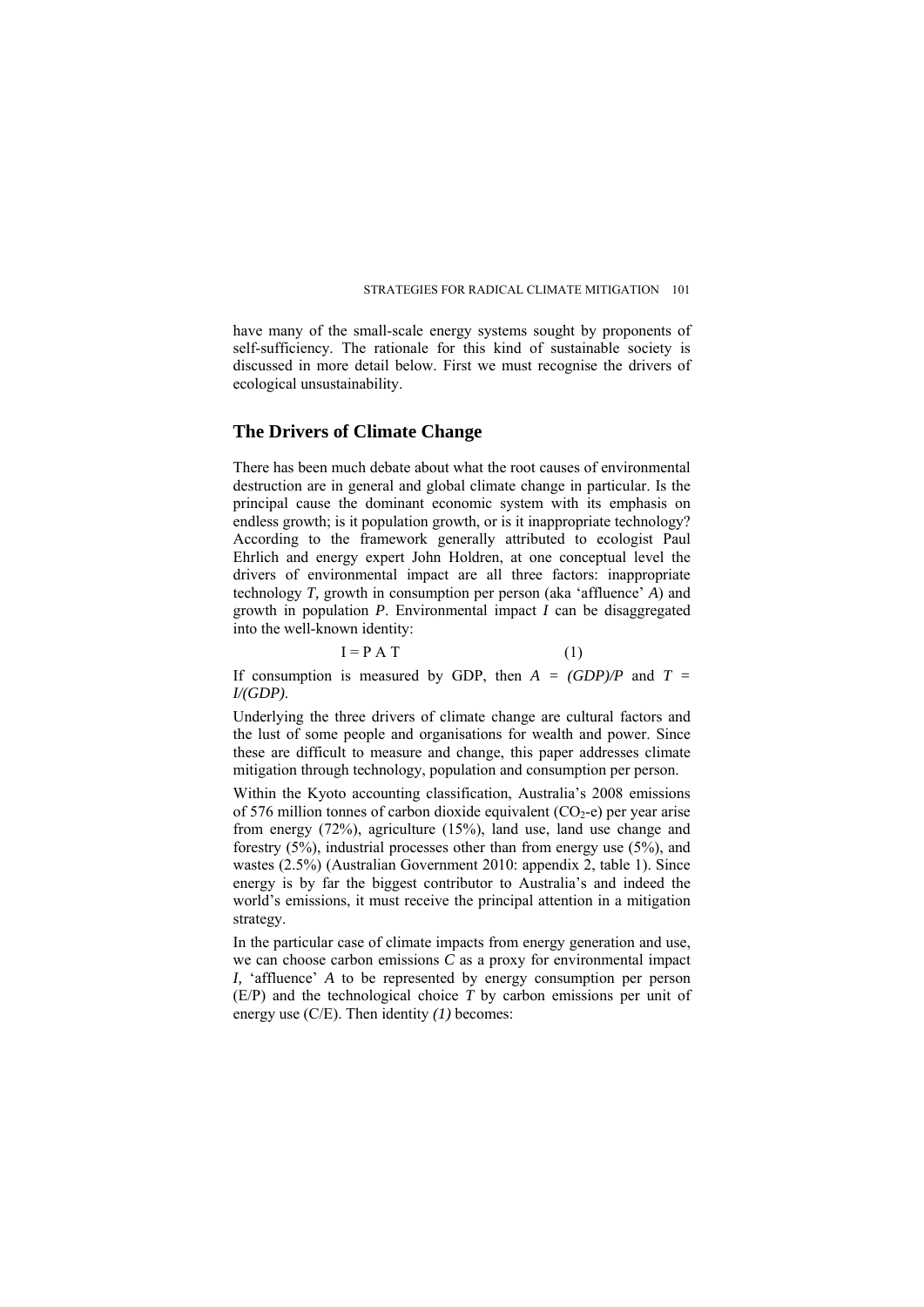#### 102 JOURNAL OF AUSTRALIAN POLITICAL ECONOMY No 66

$$
C = P (E/P) (C/E)
$$
 (2)

In the disaggregated version *(2)*, each of the three factors on the righthand-side is important, to the extent that doubling any one doubles carbon emissions and hence impact. Each factor can be measured and each requires separate policies to reduce it. Policies to stop population growth are different from policies to stop growth in per capita consumption, and both are different from policies to change technology. Therefore, this disaggregation offers a useful framework for developing practical policies and programs.

The identity (2) also brings together the effects of energy supply (technology choice) and energy demand (consumption per person). Clearly technological change is vital to address energy supply. Indeed, in the limiting case when all energy supply comes from renewable sources, there would be zero greenhouse gas emissions from the energy sector. Therefore, authors who attempt to dismiss the role of technological change in combating emissions (e.g. Trainer 2008; 2010) are mistaken, since technology is a vital part of the equation, especially for reducing the dominant source of greenhouse gas emissions, the energy sector.<sup>[1](#page-4-0)</sup>

#### **Attacking the Drivers of Climate Change**

 $\overline{a}$ 

What kind of technology (interpreted broadly) is appropriate for an ecologically sustainable, socially just society with a steady-state economy and population? In the energy sector, to minimise greenhouse gas emissions and the risk of nuclear war, the only option is a renewable energy system used efficiently.

Even in a 100% renewable energy system, endless growth in energy demand and supply would entail that the wheels of industry and vehicles would turn faster and faster. Non-energy industrial greenhouse gas emissions, which are currently relatively small, would increase. Even worse, broader environmental impacts – on biodiversity, soils, water consumption, and air and water quality – would escalate. To achieve ecological sustainability, energy demand, and indeed the demand for more and more stuff, must be stabilised. While new technologies can

<span id="page-4-0"></span>1 Trainer's claims that renewable energy cannot sustain, either physically or economically, an industrial society, are contested elsewhere (Diesendorf 2006).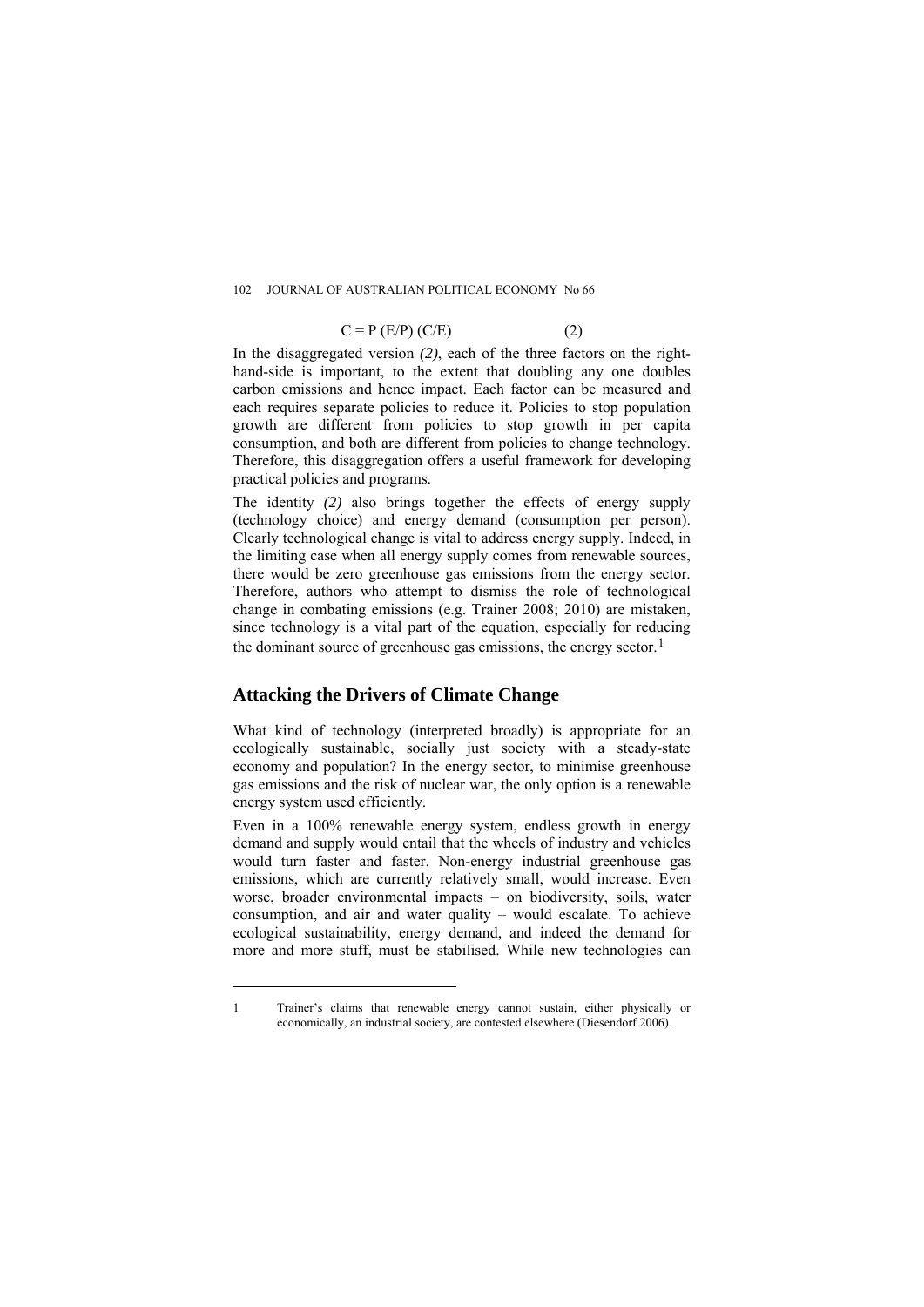play a major role in improving the efficiency of energy use, that potential is limited. Also needed is a reduction in the demand for energy services. This can be achieved through changes to the economic system, stabilisation of population and cultural changes. Authors who claim that technology alone can solve the major environmental problems are also mistaken.

So, climate mitigation entails working simultaneously on all three fronts to defeat anthropogenic climate change. However, time is running out. We now face the imminent risk of Earth's climate being driven over tipping points into irreversible change (Hansen 2009). Therefore human society must establish priorities in allocating resources. More resources are needed for those response measures that can be implemented most rapidly with least harm to people and the planet. Value judgements, informed by the best available science and social science, cannot be avoided.

In the energy sector, responsible for roughly 39% of global emissions (IPCC 2007: fig.TS.2b) and 72% of Australia's emissions, the fastest and cheapest response measures are efficient energy use and solar hot water (mostly technological) and energy conservation (mostly behavioural).[2](#page-5-0) These measures can actually save money, which could be transferred to help fund the next fastest measure, the implementation of renewable energy technologies that are either already commercially available (wind power, combustion of biomass residues, solar photovoltaic systems) or semi-commercial (concentrated solar thermal power with thermal storage). These measures, together with others in the non-energy sectors, could possibly reduce Australia's total greenhouse gas emissions by 30% (Diesendorf 2007b) or even 40% (Teske & Vincent 2008) by 2020.

In the land use sector, the fastest and cheapest measure within Australia could be the termination of native forest logging together with the expansion of plantation logging on land that has been previously cleared. This would account for about 50 megatonnes or 8.7% of Australia's emissions (Australian Government 2010: appendix 2, table 6). Financial assistance would be needed to facilitate a just transition for forestry

 $\overline{a}$ 

<span id="page-5-0"></span><sup>2</sup> Efficient energy use is defined to be having the same energy services with less energy use, eg by insulating one's home; energy conservation is reducing energy use by reducing one's demand for energy services, eg, by dressing warmly, accepting a lower indoor temperature in winter and heating one's home less.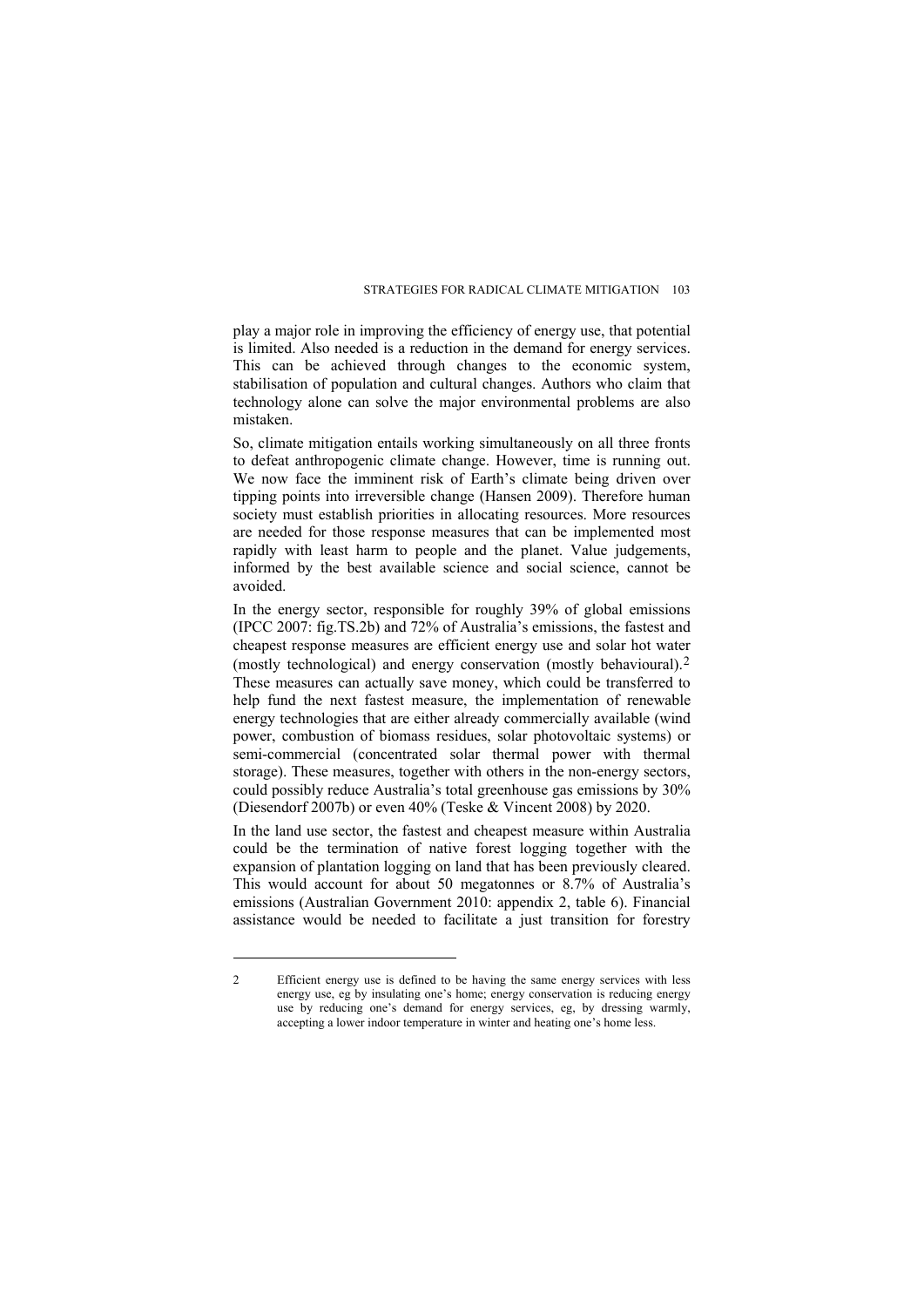workers. On a global scale, deforestation accounts for about 17% of global emissions (IPCC 2007: fig. TS.2b). However, ending the global industry is unlikely to be rapid, because of the political power of large national and multinational logging corporations. Reducing the consumption and hence the production of beef and lamb could in theory make rapid reductions in agricultural methane emissions (about 6% of global and 10% of Australian emissions), but in practice runs counter to the existing trend of eating more meat in newly industrialising countries. Changing agricultural practices to no-till forms of agriculture, reduced use of nitrogenous fertilisers and improved management of animal manure could reduce nitrous oxide emissions (about 8% of global and 15% of Australian emissions).

Slowing population growth and economic growth in ways that do not damage people's lives are not measures that could be implemented rapidly, however a start could be made by developing and implementing policies now. Even with an immediate removal of the birth incentives and with dramatic reductions in immigration into countries with high per capita consumption, there would be a substantial time delay before population could be stabilised. The future mothers of the next generation of children are already here. Furthermore, growth in per capita consumption has become deeply embedded in the economic and governance systems, and in the culture of industrialised nations.

Following the Global Financial Crisis, there has been some questioning of consumption growth by a few (e.g. Jackson 2009; Stern 2009; CASSE undated), but even large environmental and social justice NGOs still pay lip service to economic growth. Indeed, one of the principal arguments presented by these NGOs in favour of technological changes is that economic growth will make the cost of such changes relatively small compared with projected future GDP and personal incomes.

Since technological change appears to be easier, faster and already under way, there is a case for focusing on technological change while working at a more measured rate to stop growth in population and consumption per person and to redistribute wealth. In the classification of social movement dynamics of Moyer *et al.* (2001), technological change is at stage 4 'take-off', while ending population growth and economic growth appear to be at stage 2 'proving the failure of official institutions'. Achieving a more just society could be placed at stage 3 'ripening conditions', but it has been stuck there for decades.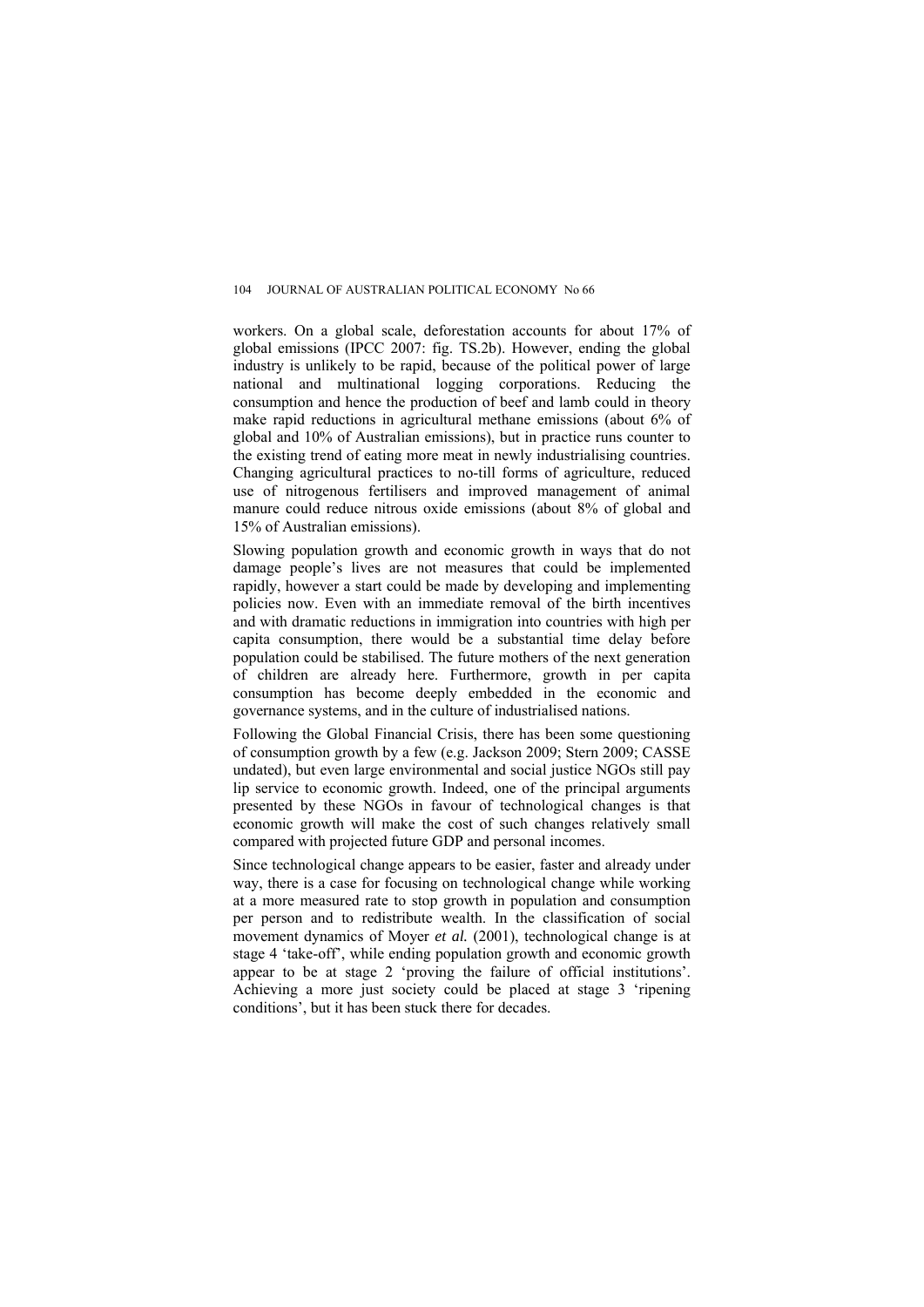The proposed strategy of action on three fronts simultaneously cannot be described accurately as 'ecological modernisation', but rather is a mix of elements involving ecologically sustainable technologies, an end to growth in population and consumption in the rich countries, and social justice. Each of these driving forces is next examined in more detail.

#### **Transforming Technology**

'Technology', as used in this paper, is not limited to hardware, but also includes software and 'orgware'. Software comprises the principles, rules and knowledge base for using hardware. Orgware describes the organisational/institutional arrangements that are essential for innovation and dissemination of technologies.

For example, consider the technology for insulating a home. The hardware is very simple, since it has no moving parts. The software includes the knowledge that energy is transferred by three different mechanisms – conduction, convention and radiation – and that each mechanism requires a different type of insulation hardware: bulk insulation (e.g. batts) to reduce conduction; insulating curtains and pelmets to reduce convective heat flow at windows; and reflective foil to reduce radiation. The orgware involves the training, accreditation and monitoring of the installers and their work. The failure of the Australian government's residential insulation program in 2009–10 was a failure of orgware.

Another dimension of technology is the degree of risk it imposes upon society. With existing technologies and knowledge, high-risk technologies include nuclear energy, carbon capture and storage, and geoengineering. While some R&D into these technologies could be justified, gambling on these technologies, with our only habitable planet as the stake, is not a game that we can play with a high probability of winning. Energy efficiency and renewable energy – provided they have well-designed and implemented hardware, software and orgware – offer the only safe, very low-carbon, energy technologies that are commercially available or on the brink thereof now (Diesendorf 2009). Based on a portfolio of renewable energy technologies at advanced stages of technological development and ignoring technologies still at the research, development and demonstration stages, we can already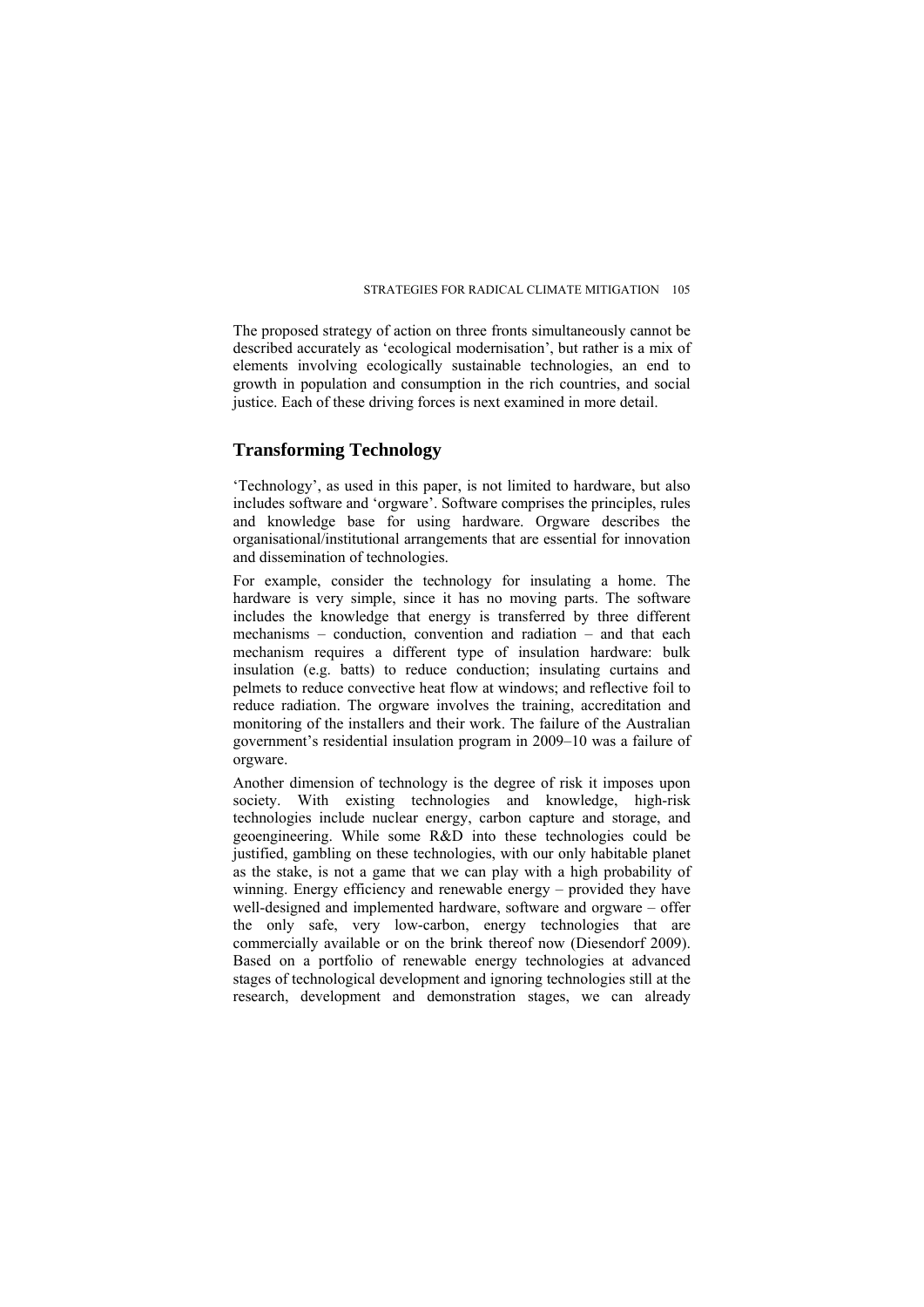envisage energy systems based predominantly or even entirely upon renewable energy used efficiently.

A third dimension of technology is scale. What are the advantages and disadvantages of a medium- to large-scale centralised renewable energy system versus a decentralised small-scale system? There is a range of views in the environment movement, but little research of substance. An exception is the study by Sørensen and Meibom (2000) who developed two 100% renewable energy scenarios, one decentralised and one 'centralised', to meet projected global energy demand in 2050. The decentralised renewable scenario explores how far one can go with local residential and commercial systems alone, comprising small-scale solar, wind and fuel cells. This scenario is constrained severely by the fact that renewable energy resources are geographically distributed inequitably over the world.

The 'centralised renewable' scenario is still decentralised in comparison with two other scenarios explored elsewhere by Sørensen: the hypothetical 'clean fossil' and 'safe nuclear' scenarios. While keeping many decentralised energy systems such as residential solar, the 'centralised' renewable scenario places some types of renewable energy system on non-arable land and off-shore, and transmits the energy generated to consumers by transmission lines as electricity or by pipelines (eg, as hydrogen or methanol). Its energy mix comprises energy efficiency, bioenergy from organic residues, wind power (on-shore and off-shore) and solar power (both small-scale and large-scale). No additional hydroelectric power is included in the scenario beyond plant already existing or under construction. In building each scenario, the authors use a geographic information system to assess the extent to which renewable energy resources match energy demand in different regions of the world. In regions where there is a poor match between supply and demand, such as the UK (MacKay 2009), import and export of energy are added.

The results are particularly encouraging for the 'centralised' renewable scenario. There is in total a global oversupply of renewable energy potential and good matches between supply and demand can be achieved in all regions for the projected demand in 2050. Furthermore, food production is not compromised by using biomass *residues* to produce bioenergy. However, Sørensen and Meibom (2000) find that the decentralised renewable scenario has much greater difficulties in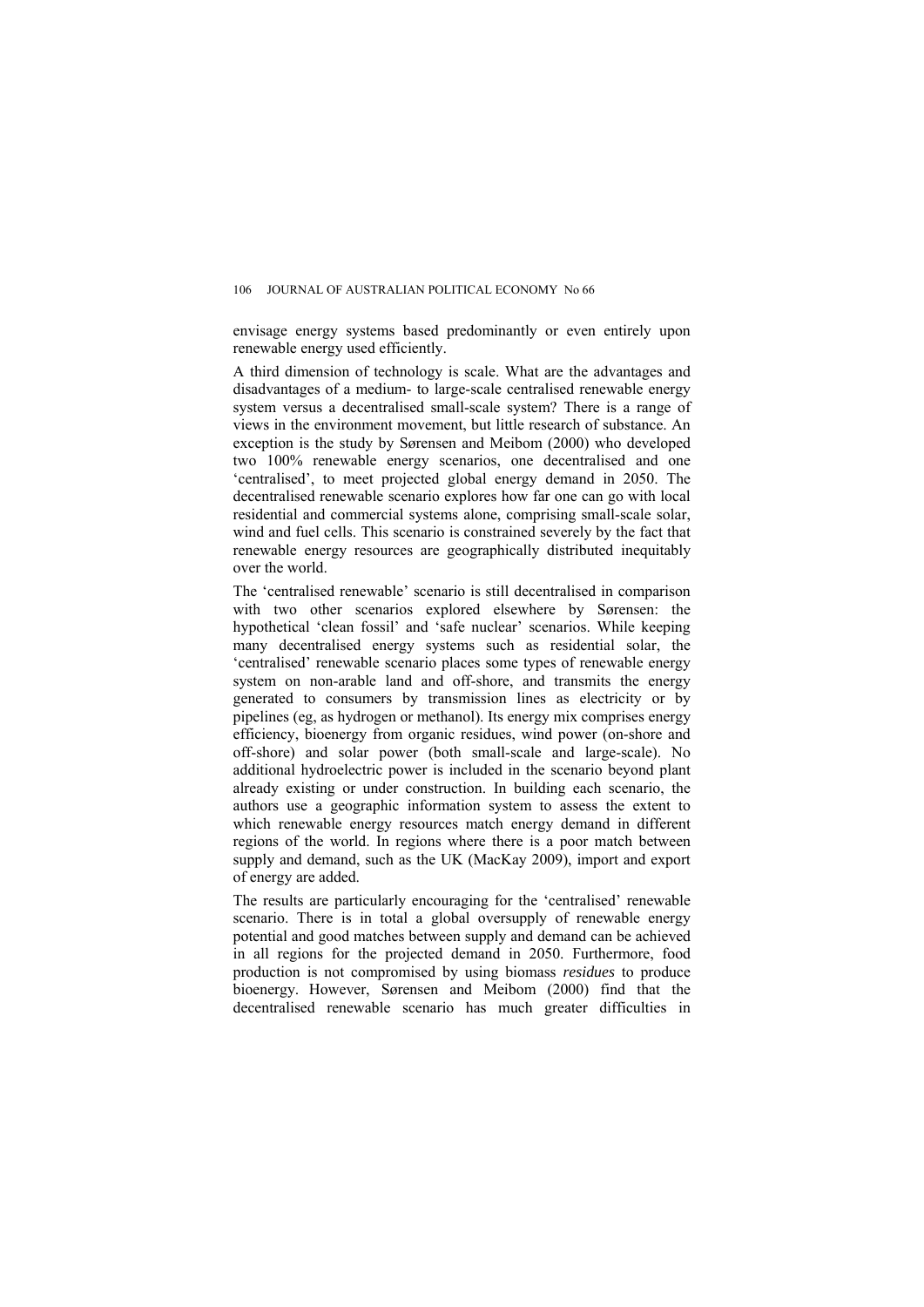matching supply to demand in different regions. It would require a much larger international and intercontinental trade in energy than the centralised renewable scenario, an outcome that appears to contradict one of the original motivations for decentralised energy, local selfsufficiency. Furthermore, on a global scale, the decentralised renewable scenario leaves little room for increase in supply as developing countries increase their demand. For both these reasons, the 'centralised' scenario is potentially more socially just than the decentralised. To deliver social justice in practice, it would be important to reverse the current trend towards the privatisation of large-scale energy supply.

The need for large-scale centralised energy systems can also be seen by considering the amount of roof area available for self-sufficiency in energy at the residential scale. The average annual residential electricity demand in Australia is about 0.8 kilowatts (kW) per household. If this were to be supplied entirely by solar photovoltaic modules, a system with peak power of about 5 kW occupying a roof area of about 34 square metres would be required. Adding another 5 square metres for solar hot water gives a total area of 39 square metres. Even if we assume optimistically that energy efficiency and conservation could cut demand in half, an average of about 20 square metres of roof exposed to direct sunlight would still be required. This would not be available to many houses and almost all apartments. In other words, residential electricity generation could not supply all of a greatly reduced residential electricity demand.

Residential demand is only about one-quarter of total electricity demand. The remaining 75% of electricity is used for industrial and commercial purposes. Granted that part of this demand could be dispensed with, because it is used to manufacture frivolous and unnecessary products, it is clear that centralised electricity generation will be needed for these end-users. We cannot escape the fact that the manufacture of solar hot water systems, solar PV modules, concentrating solar thermal collectors, wind turbines and railways needs raw materials such as steel, aluminium, glass, cement, plastics and rare earth elements, all of which are energyintensive to produce. These vital technologies also need sophisticated engineering and manufacturing processes to make them work well. They cannot be produced safely or efficiently, in environmental and economic senses, on a cottage scale. Thus large-scale wind, solar, geothermal, wave and other renewable energy sources will be needed and they will have to be connected to one another and to energy users through the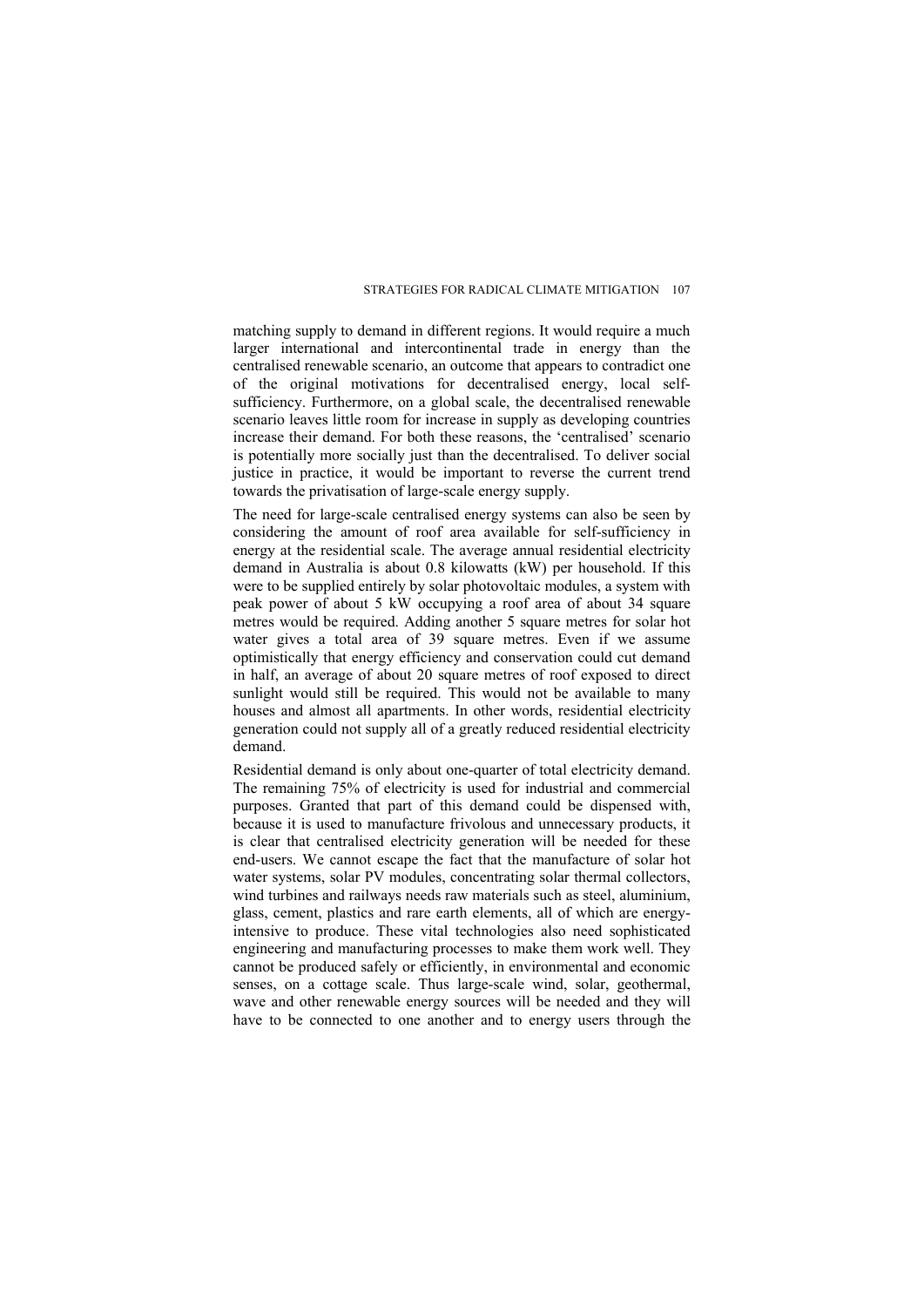electricity network. In an industrialised country like Australia, the dream of a totally self-sufficient household is not available to the vast majority of people.

The alternative of returning to a pre-industrial society is no longer available either. Before colonisation, Australia supported about 0.75 million indigenous people in a gatherer-hunter lifestyle. Since colonisation, Australia's population has increased to 22 million and a large fraction of the land area has been severely damaged by land clearing, soil loss, erosion, dryland salinity, exotic plants and feral animals (Lindenmayer *et al*. 2008). We cannot go back and we cannot continue into the future with business-as-usual either. The real solution is more complex than either of these extremes: to work simultaneously to develop 'green' technologies, an ecologically sustainable and socially just economy, and the end of population growth. Because of the urgency of global climate, prioritising resources among these three areas must be governed by the need to obtain large changes quickly.

In broad terms, the policies needed to implement a sustainable energy system, based on the efficient use of renewable energy, are understood, although there is much debate about the details. The basics are (Diesendorf 2009, ch. 4):

- A steadily increasing carbon price from which most of the revenue is returned to households and to workers disadvantaged by the transition.
- Until the carbon price is sufficiently high, either feed-in tariffs or renewable energy certificates covering all the principal renewable energy technologies and lasting at least 20 years. Thus the design limitations of existing renewable energy policies (Buckman & Diesendorf 2010) are overcome.
- Until the carbon price is sufficiently high, a ban on new conventional coal-fired power stations and major refurbishments of old ones. A similar outcome could be achieved by setting emission standards for new and refurbished power stations at  $0.5$  tonnes  $CO<sub>2</sub>$ -e per megawatt-hour of electricity generated.
- Mandatory energy labelling and mandatory energy performance standards for all residential and commercial buildings, not just new ones, and all energy-using appliances and equipment.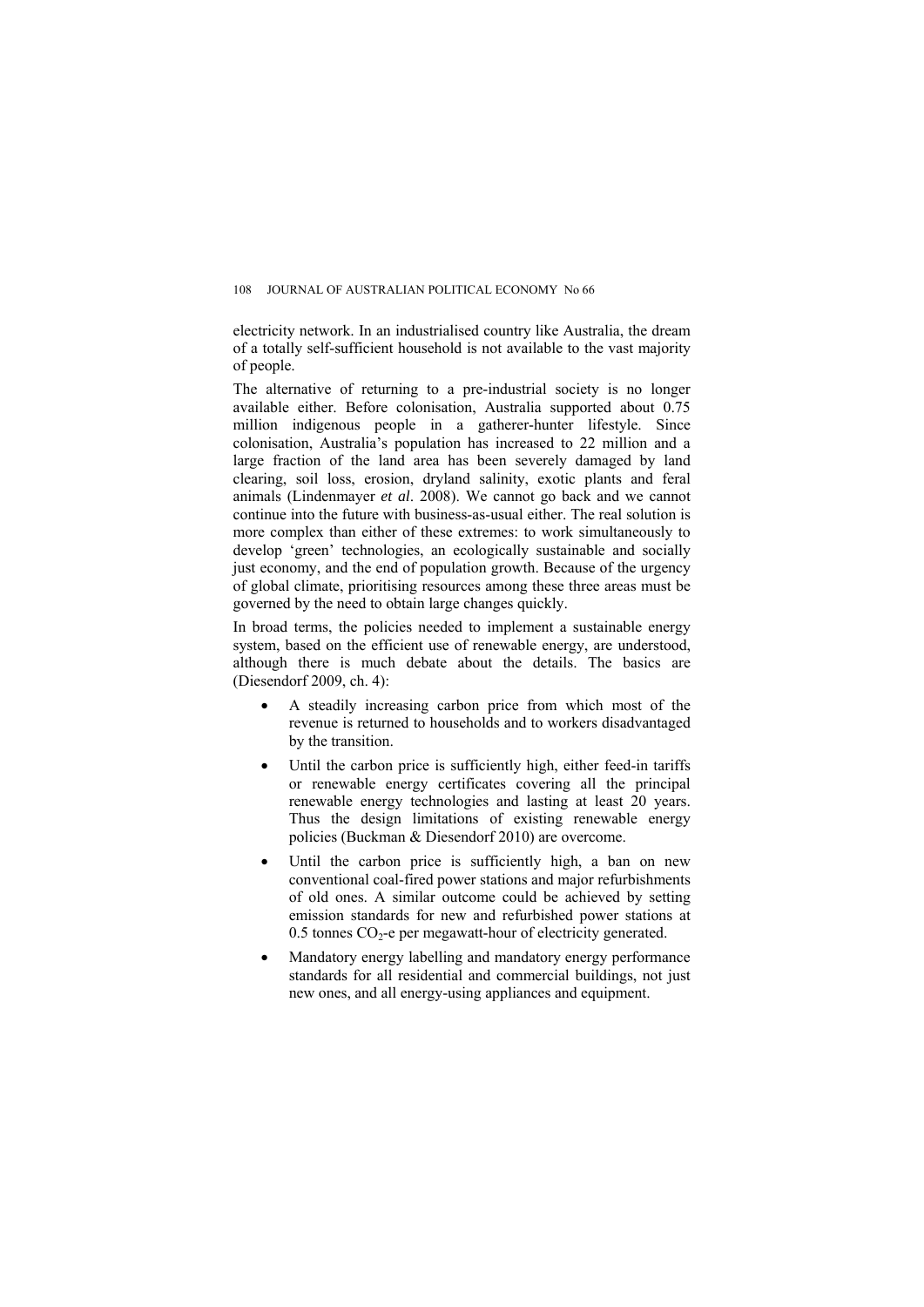- Government funding for research, development and demonstration of low-carbon systems and materials.
- Government funding for essential infrastructure such as new transmission lines and railways.
- Termination of subsidies to the production and use of fossil fuels.
- Regulation to confine the charging of batteries of electric vehicles to renewable energy, either from direct sources or indirect via Green Power (Diesendorf *et al.* 2010).
- Integration of urban planning and transport planning.

All of these policies are necessary; none can be highly effective on its own.

#### **Ending Growth in Per Capita Consumption**

Endless growth in consumption per person is not an option on a finite planet. Terminating such growth could be facilitated by encouraging a shift away from the dominant conceptual framework of economic growth, towards the concept of biophysical sustainability. While economic growth is expansion of economic activity, usually measured by an increase in GDP or GNP, biophysical growth is a different concept, namely growth in the use of energy, materials, land and population.

In theory we could have economic growth without biophysical growth, although in practice this rarely happens. Achieving such decoupling is the forlorn hope of ecological modernisation. While studies based on real data indicate that some dematerialisation of the resource-intensive Australian economy could be achieved in theory, this would fall far short of the requirements for meeting the nation's long-term greenhouse target (Schandl & Turner 2009). In practice rapid growth in flows of materials and energy is occurring in the Asia-Pacific region (Schandl *et al*. 2010). Therefore the strategy presented in this paper takes ecological modernisation as necessary but far from sufficient. Instead it puts the principal emphasis on ending biophysical growth. Then economic growth can be recognised as a secondary concept that has received too much emphasis in the past. As long as there is no biophysical growth and all adults who wish to work are employed and receive sufficient income,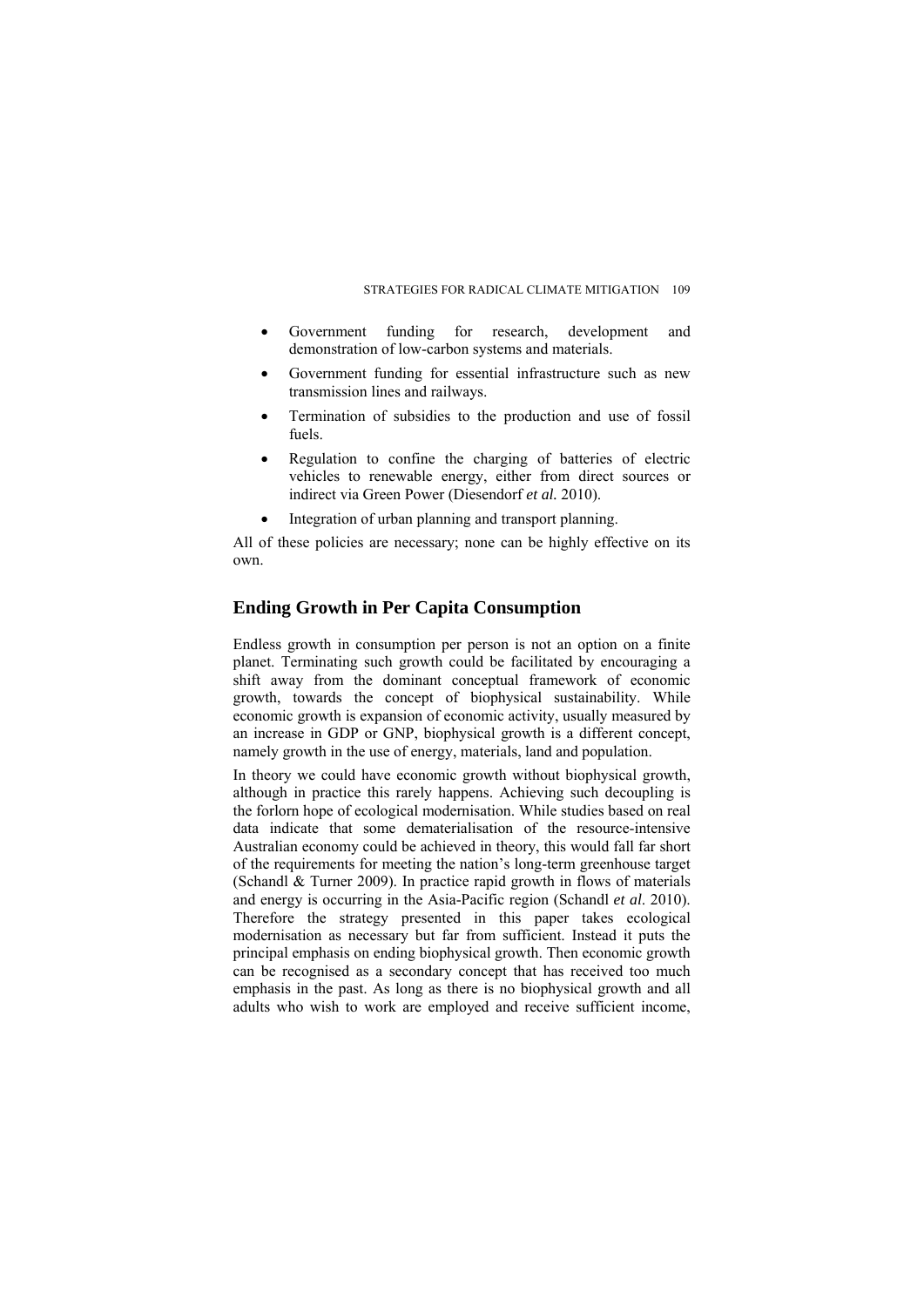growth in GDP becomes a redundant side-issue. The focus on limiting biophysical growth enables us to bypass the frequently-asked question of 'Can we stop climate change without economic growth?'.

In Herman Daly's conception, a steady-state economy involves minimising the throughput of materials, energy and people (Daly 1977; 2008). This process could be commenced by the following policies (Daly 1977; Davies 2004; Diesendorf 2009, ch. 4):

- introducing minimum and maximum incomes minimum incomes recognise the value of work that is currently unpaid, while maximum incomes constrain the accumulation of individual wealth (Daly 1977);
- reducing official working hours (Hayden 1999);
- taxing 'bads' instead of 'goods' (Daly 1977), for instance by introducing a carbon tax;
- reducing speculative trading by introducing a transaction tax on all foreign exchange dealings (Davies 2004);
- putting a brake on speculative lending by increasing the fractional reserve initially to 50% and in the longer term to  $100\%$
- introducing alternatives to GDP as official indicators of socioeconomic performance;
- resisting attempts to strengthen the powers of corporations (*ibid.*);
- strengthening laws and economic instruments to make polluters pay and to increase reuse and recycling of materials.

Since exploration of models for a steady-state economy is still in its infancy, care must be taken that economic reform does not create a failed growth economy, which is not the same as a steady-state economy (Daly 2008). With this caution in mind, the policies listed above were selected from proposals by several authors with the goal of simultaneously improving the present system and facilitating change towards a steadystate system that is more environmentally sound and socially just. The implications of these and other policies still need to be investigated by modelling and brought into constructive public debate.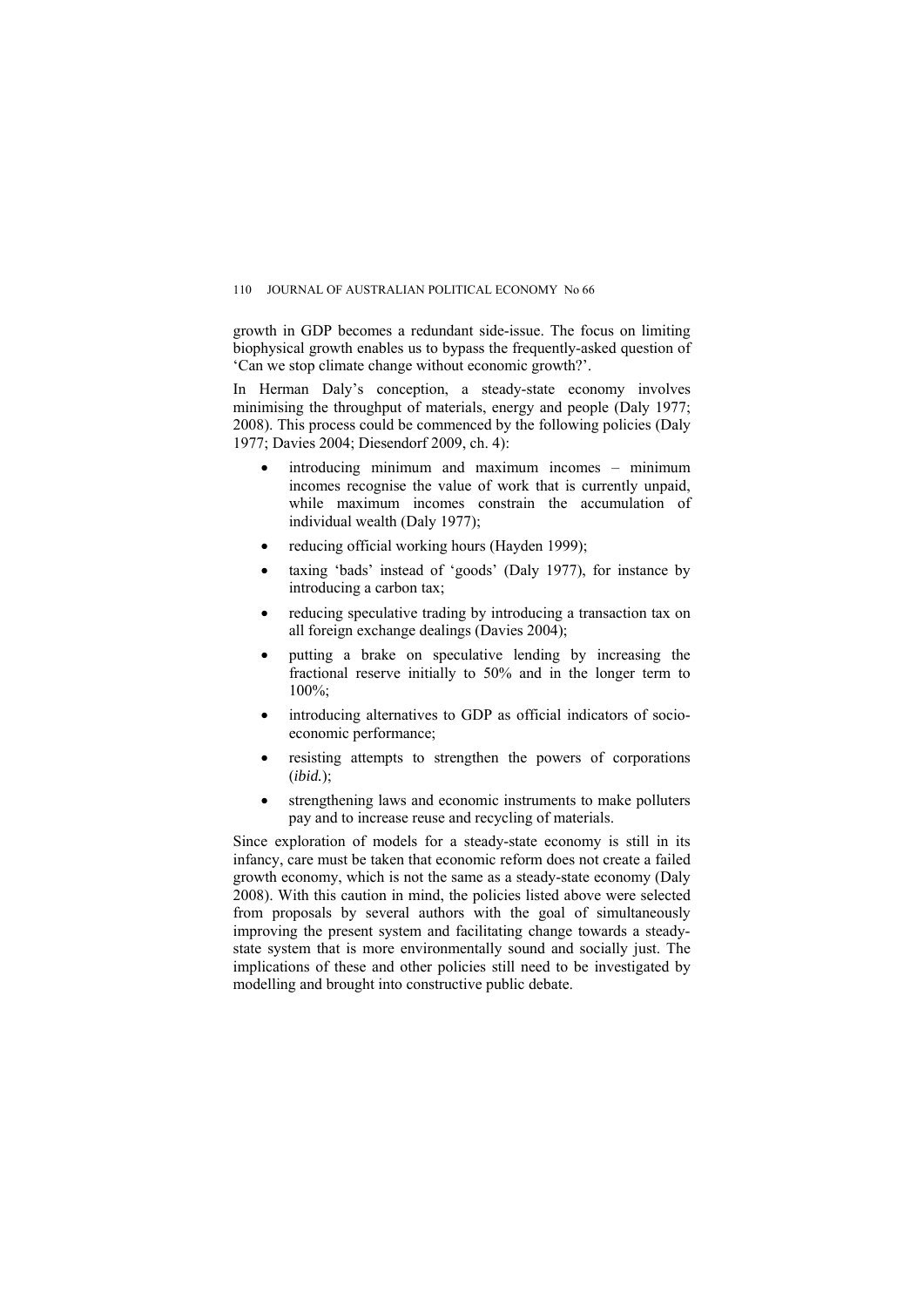#### **Ending Population Growth**

This issue has both national and global dimensions. Even among environmental and social justice NGOs in Australia, there is strong resistance to discussing the population problem. Among those who only mention it in order to dismiss it as an issue, there is much logical confusion, with throwaway lines such as 'The population argument is both racist and sexist, shifting the responsibility of Australian consumercitizens on to the backs of women in the global South' (Salleh 2010: 18). This rhetoric bears little relation to the actual population concerns in Australia in 2010, for example as expressed by O'Connor and Lines (2010). Since Australia has the highest per capita greenhouse gas emissions in the OECD, every additional Australian has a higher impact than an additional person almost anywhere else in the world. To make matters worse, Australia's rate of population growth is one of the highest in the OECD. There is nothing racist or sexist about wishing to limit Australia's population growth.

In terms of social justice, many of those who argue for the stabilisation of Australia's population also support an increase in refugee immigration on humanitarian grounds. There is no necessary contradiction between these two goals, since refugees comprise less than 5% of immigration at present. Their intake could be doubled or tripled while ending population growth, provided the much larger category of skilled migration is reduced. This would also address the social justice issue that skilled migration from poor countries into Australia is further impoverishing the countries of origin.

Non-coercive policies for stabilising population are understood, but even quite radical groups and individuals are still avoiding or denying them. In poor countries the solutions involve economic development that tackles poverty and provides security for the aged, provision of contraception and the empowerment and education of women (Bloom & Canning 2008). To assist in achieving these goals, rich countries should increase their overseas aid budgets and keep them separate from their goals of increasing trade. In rich countries population control policies involve removing any incentives for births; reducing immigration rates for all except refugees; and resisting the population boosting pressures and propaganda from the property development and other industries and the Roman Catholic Church.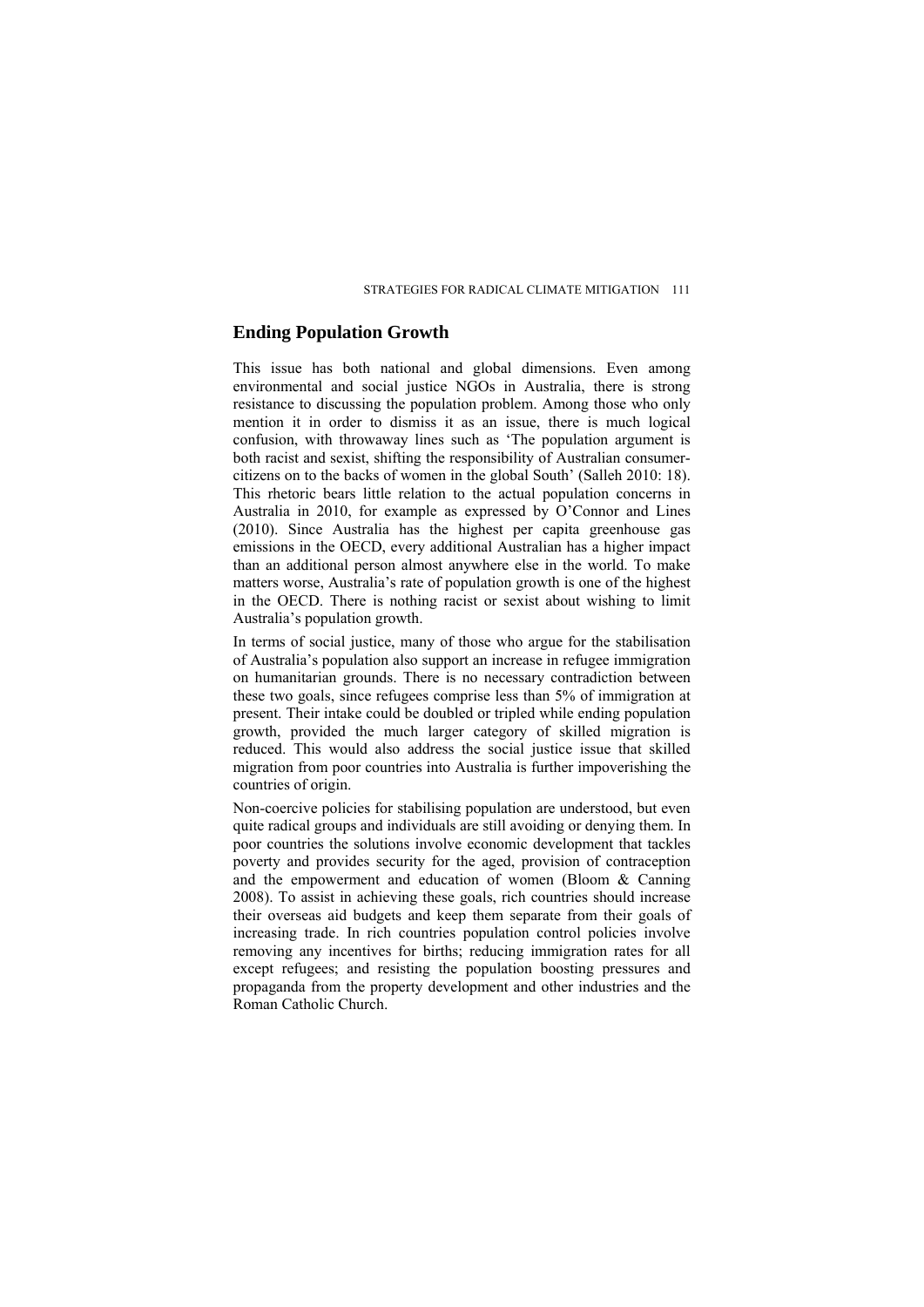For a recent debate on the population issue within a broad progressive context, see the articles by Bartlett (2010) and Diesendorf (2010a) in the journal *Overland*.

## **Political Realities**

In Australia neither of the major political parties has effective policies for achieving deep cuts in greenhouse gas emissions (Diesendorf 2009; Crowley 2010; Diesendorf 2010b). Under the Howard government (1996–2007), there was clear evidence from two independent whistleblowers that the government colluded with the big greenhouse gas emitting industries to avoid strong policies to cut emissions and support renewable energy (ABC 2004; Pearse 2007). Under the Rudd-Gillard government (2007–2010), the evidence is substantial but indirect, based on the government's failure to implement its 2007 election promises apart from the symbolic one to ratify the Kyoto Protocol (Diesendorf 2009, ch. 2; Diesendorf 2010b).

The outcome of the 2010 federal election, with a minority Labor government in power with the support of three Independents and the Greens, offers the possibility of small improvements in climate/energy policies, such as the possible introduction of a low carbon price. However, it seems likely that the only pathway to radical change is through substantial growth in the social movement for climate action (Diesendorf 2009; Tattersall 2010). Despite the efforts of the annual Climate Action Summit (see Climate Action Summit, undated), which brings together hundreds of climate action groups, and the national conference of Climate Action Network Australia (see CANA, undated), this movement appears to be fragmented in terms of shared principles and policies.

### **Conclusion**

The transition to an ecologically sustainable, socially just society needs appropriate technology and a steady-state economy and population. For climate mitigation, most of the necessary energy efficiency and renewable energy technologies already exist for achieving zero emissions within the energy sector by 2050. Policies to make such radical changes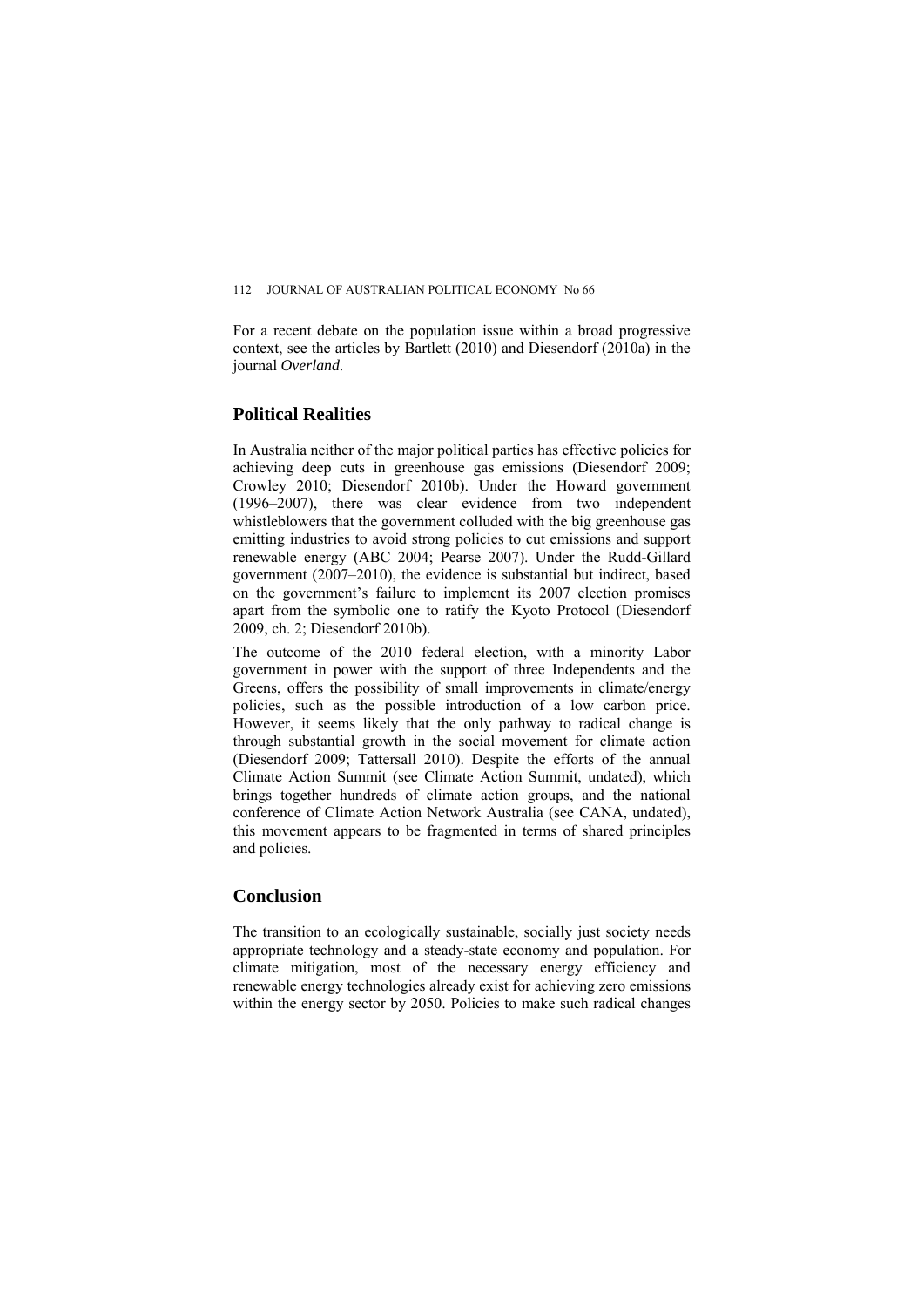in Australia's energy system and to stabilise the nation's population are easy to state, but difficult to implement because of opposition by powerful vested interests. Policy proposals are also listed here for commencing the transition towards a steady-state economy, while more research is carried out to develop more powerful policies. A strong social movement is needed to inform the public about the need for change and apply pressure on governments and business to implement effective policies.

To make the transition, we cannot afford to delay the ongoing technological transformation until the other less-advanced goals of steady-state economy and population have been achieved. Climate change is already upon us and is moving rapidly towards irreversibility. We must work on all fronts, while placing the greatest weight on obtaining early successes from technological change. This in turn requires many non-technical policies and programs, in regulations and standards, price structures and taxes, direct government expenditures, education and training, and institutional change (Diesendorf 2009, ch. 4).

In a planet characterised by overpopulation and vast areas of polluted, eroded, compacted and nutrient-deficient land, a sustainable society based primarily on cottage industries is not an option. For energy production in particular, a mix of centralised and decentralised systems, publicly controlled, would work best and be the most equitable. However centralised systems would have to play the major role.

*Associate Professor Mark Diesendorf is Deputy Director of the Institute for Environmental Studies, University of New South Wales.* 

*m.diesendorf@unsw.edu.au* 

#### **References**

(All websites cited were visited on 4 Dec 2010)

Australian Broadcasting Corporation (2004), Leaked documents reveal fossil fuel influence in White Paper, *ABC National Radio, PM program*, viewed 7 September, <http://www.abc.net.au/pm/content/2004/s1194166.htm>.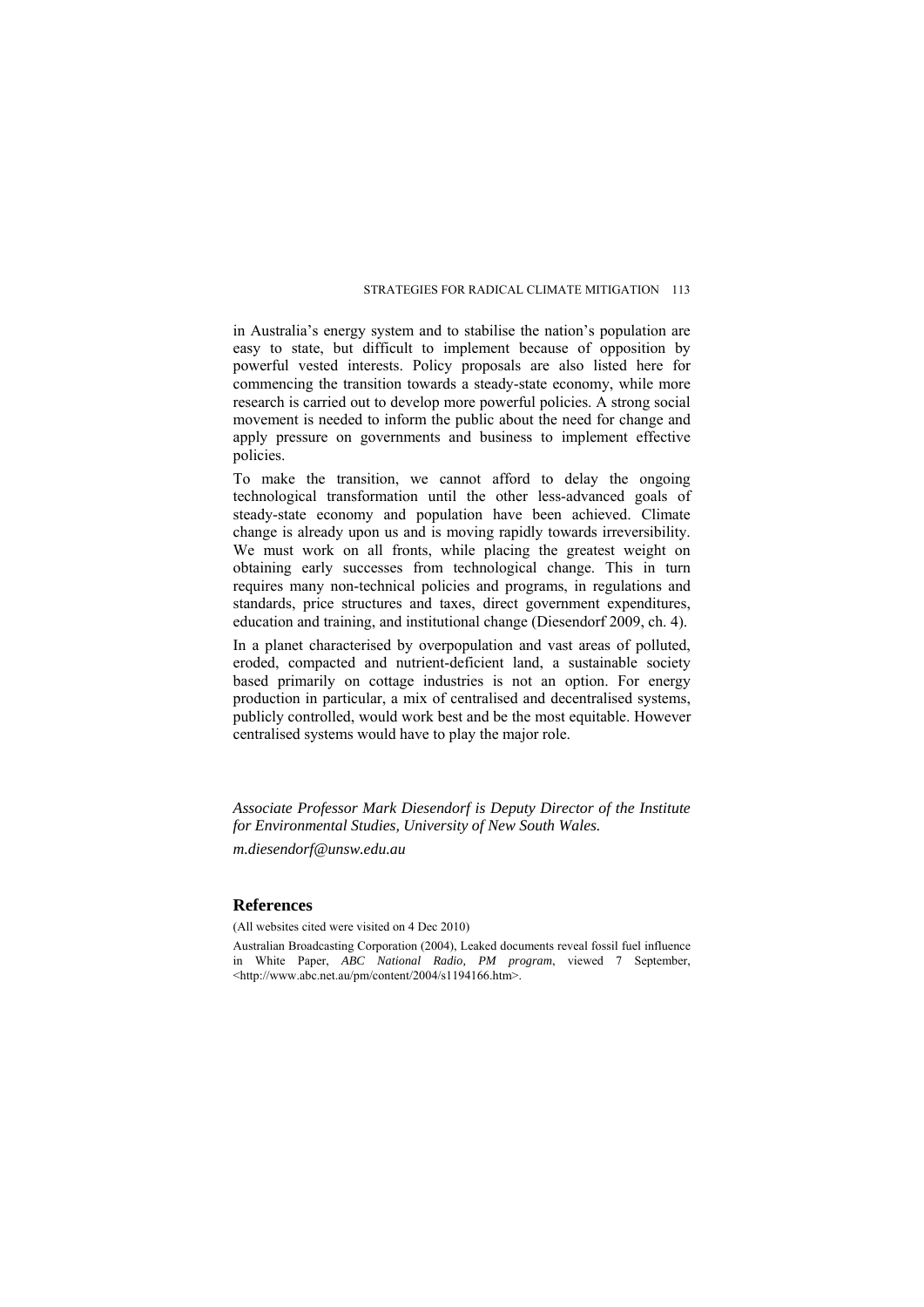Allen, M., Frame, D., Frieler, K., Hare, W., Huntingford, C., Jones, C., Knutti, R., Lowe, J., Meinshausen, M. & Meinshausen, N. (2009), The exit strategy, *Nature Reports Climate Change*, 56-58.

Australian Government (2010), *National Greenhouse Gas Inventory 2008: Accounting for the Kyoto Target*, Department of Climate Change & Energy Efficiency, <http://www.climatechange.gov.au/en/publications/greenhouse-acctg/national-greenhousegas-inventory-2008.aspx>*.*

Bartlett, A. (2010), A big Australia? *Overland*, issue 201: 25-27; 29-30.

Bloom, D. E. & Canning, D. (2008), Global demographic change: Dimensions and economic significance, in A. Prskawetz, D. E. Bloom & W. Lutz. (eds) *Population Aging, Human Capital Accumulation, and Productivity Growth*, Population and Development Review, supplement to vol. 34: 20, New York, Population Council.

Buckman, G. & Diesendorf, M. (2010), Design limitations in Australia renewable energy policies, *Energy Policy*, vol. 38, pp. 3365–76; addendum vol. 38: 7539–40.

Callenbach, E. (1977), *Ecotopia: The Notebooks and Reports of William Weston*, Berkeley, Banyan Tree Books.

Center for the Advancement of the Steady State Economy (undated), *CASSE*, <http://steadystate.org>.

Centre of Alternative Technology (2010), *Zero Carbon Britain 2030: A New Energy Strategy*, <http://www.zerocarbonbritain.org>.

Climate Action Network Australia (undated), *CANA*, <http://cana.net.au>.

Climate Action Summit (undated) *Climate Action Summit 2010,*  <http://www.climatesummit.org.au>.

Crowley, K. (2010, in press), Is the ETS climate policy or politics? in K. Walker  $\& K$ . Crowley (eds) *Environmental Policy Failure: Learning from Australian Studies*, Tilde University Press, Ch. 3.

Daly, H. E. (1977), *Steady-State Economics,* San Francisco, W. H. Freeman.

Daly, H. E. (2008), *A Steady-State Economy,* Paper for Sustainable Development Commission, UK.

Davies, G. (2004), Economia: New economic systems to empower people and support the living world, Sydney, ABC Books.

Diamond, J. (2005), Collapse: How societies choose to fail or survive, London, Allen Lane.

Diesendorf, M. (2010a), A big Australia?, *Overland*, issue 201: 22-29.

Diesendorf, M. (2010b, in press), Lost energy policy opportunities, in K. Walker and K. Crowley (eds) *Environmental Policy Failure: Learning from Australian Studies*. Tilde University Press, Ch. 4.

Diesendorf, M. (2009), Climate Action: A Campaign Manual for Greenhouse Solutions, Sydney, UNSW Press.

Diesendorf, M. (2007a), *Greenhouse Solutions with Sustainable Energy*, Sydney, UNSW Press.

Diesendorf, M. (2007b), Paths to a Low-Carbon Future: Reducing Australia's greenhouse gas emissions by 30 per cent by 2020, Greenpeace Australia Pacific, Sydney.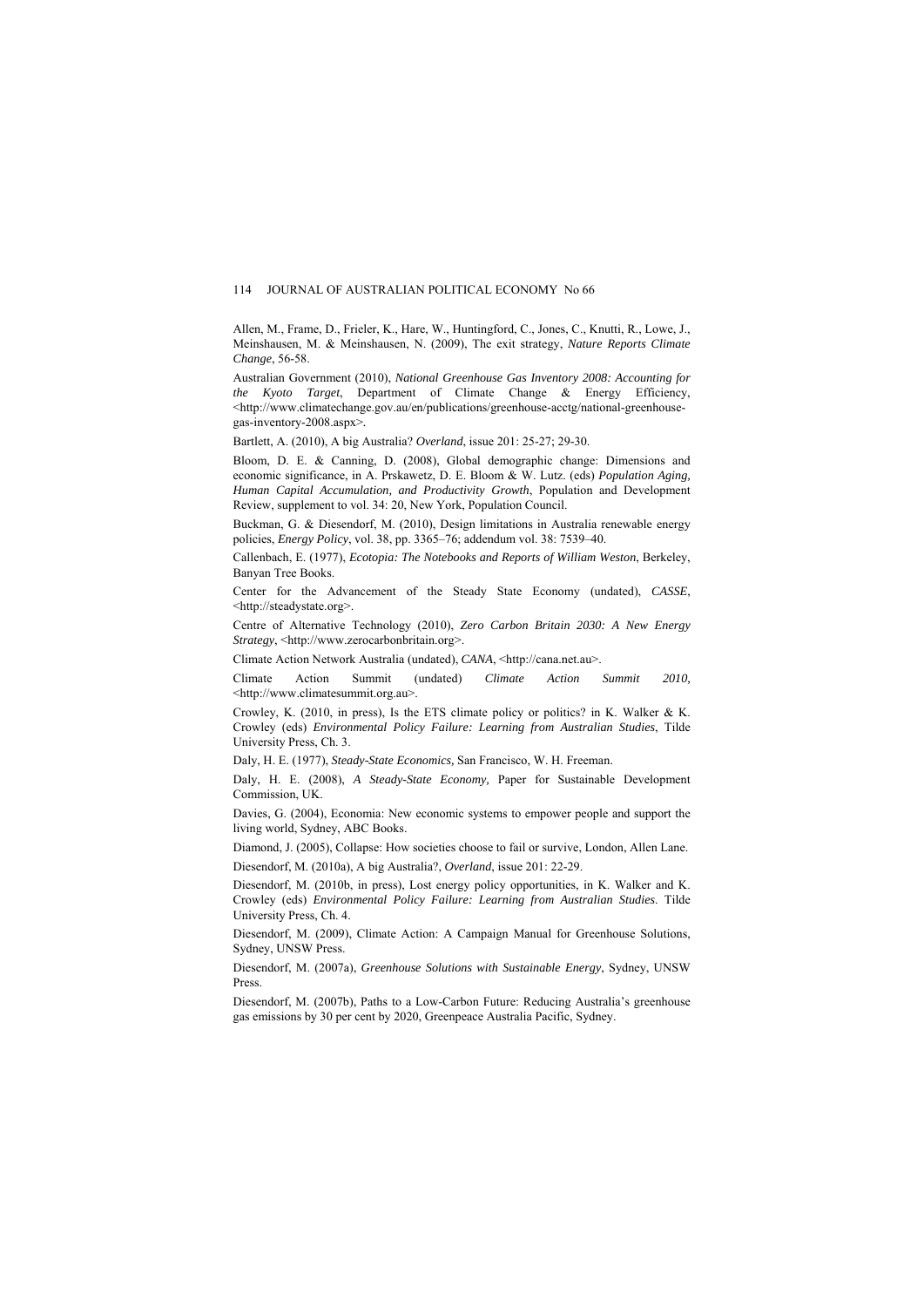Diesendorf, M. (2006), *A Clean Energy Future for Australia: Response to Trainer Critique*, originally published by CSIRO Sustainability Network, Update 56 <www.bml.csiro.au/susnetnl/ netwl56E.pdf>; now accessible at <http://www.sustainabilitycentre.com.au/popular.html>.

Diesendorf, M., Lamb, D., Mathews, J., Burke, N. & Pearman, G. (2010), *Fuelling Future Passenger Vehicle Use in Australia,* Report of Jamison Group to NRMA Motoring & Services, NRMA, Sydney.

EREC (2010), Rethinking 2050: A 100% Renewable Energy Vision for the European Union, European Renewable Energy Council, <www.erec.org>.

ESDN (undated), *European Sustainable Development Network*, <http://www.sdnetwork.eu>.

Global Commons Institute (undated), <http://www.gci.org.uk>.

Hansen, J. (2009), Storms of My Grandchildren: The Truth About the Coming Climate Catastrophe and Our Last Chance to Save Humanity, London, Bloomsbury.

Hayden, A. (1999), *Sharing the Work, Sparing the Planet: Work Time, Consumption, & Ecology,* London & New York, Zed Books; Toronto, Between the Lines; Sydney, Pluto Press.

Huxley, A. (1962), *Island*, London, Chatto & Windus.

IPCC (2007), Contribution of Working Group III to the Fourth Assessment Report of the Intergovernmental Panel on Climate Change: Technical Summary, <www.ipcc.ch>.

Jackson, T.(2009), Prosperity Without Growth? The Transition to a Sustainable Economy, London, Sustainable Development Commission.

Jacobson, M. Z. & Delucchi, M. A. (2010, in press), Providing all global energy with wind, water, and solar power, Part I , *Energy Policy* .

Kruska, M., Ichiro, D., Ohbayashi, M., Takase, K.., Tetsunari, I., Evans, G., Herbergs, S., Lehmann, H. Mallon, K. & Peter, S., Aßman, D. (2003), *Energy Rich Japan*, <http://www.energyrichjapan.info/pdf/ERJ\_fullreport.pdf >.

Lehman, H. & Drees, B. (1998), Scenario for a sustainable future energy system, in LTI-Research Group (ed) *The Long-Term Integration of Renewable Energy Sources into the European Energy System*, Heidleberg, Physica-Verlag: 37–126.

Lindenmayer, D., Dovers, S., Harriss Olson, M. & Morton, S. (eds) (2008), *Ten Commitments: Reshaping the lucky country's environment*, Canberra, CSIRO Publishing.

Lund, H. & Mathiesen, B. V. (2009), Energy system analysis of 100% renewable energy systems – the case of Denmark in years 2030 and 2050, *Energy*, vol. 34, no. 5: 524–31.

MacKay, D. J. C (2009), *Sustainable Energy – Without the Hot Air.* Cambridge, UIT Cambridge Ltd.

Makhijani, A. (2007), *Carbon-Free and Nuclear-Free: A Roadmap for U.S. Energy Policy,*  Muskegon MI, RDR Books; Takoma Park MD, IEER Press.

Mason, I. G. Page, S. C. & Williamson, A. G. (2010), A 100% renewable electricity generation system for New Zealand utilising hydro, wind, geothermal and biomass resources, *Energy Policy*, vol. 38, no.8: 3973-3984.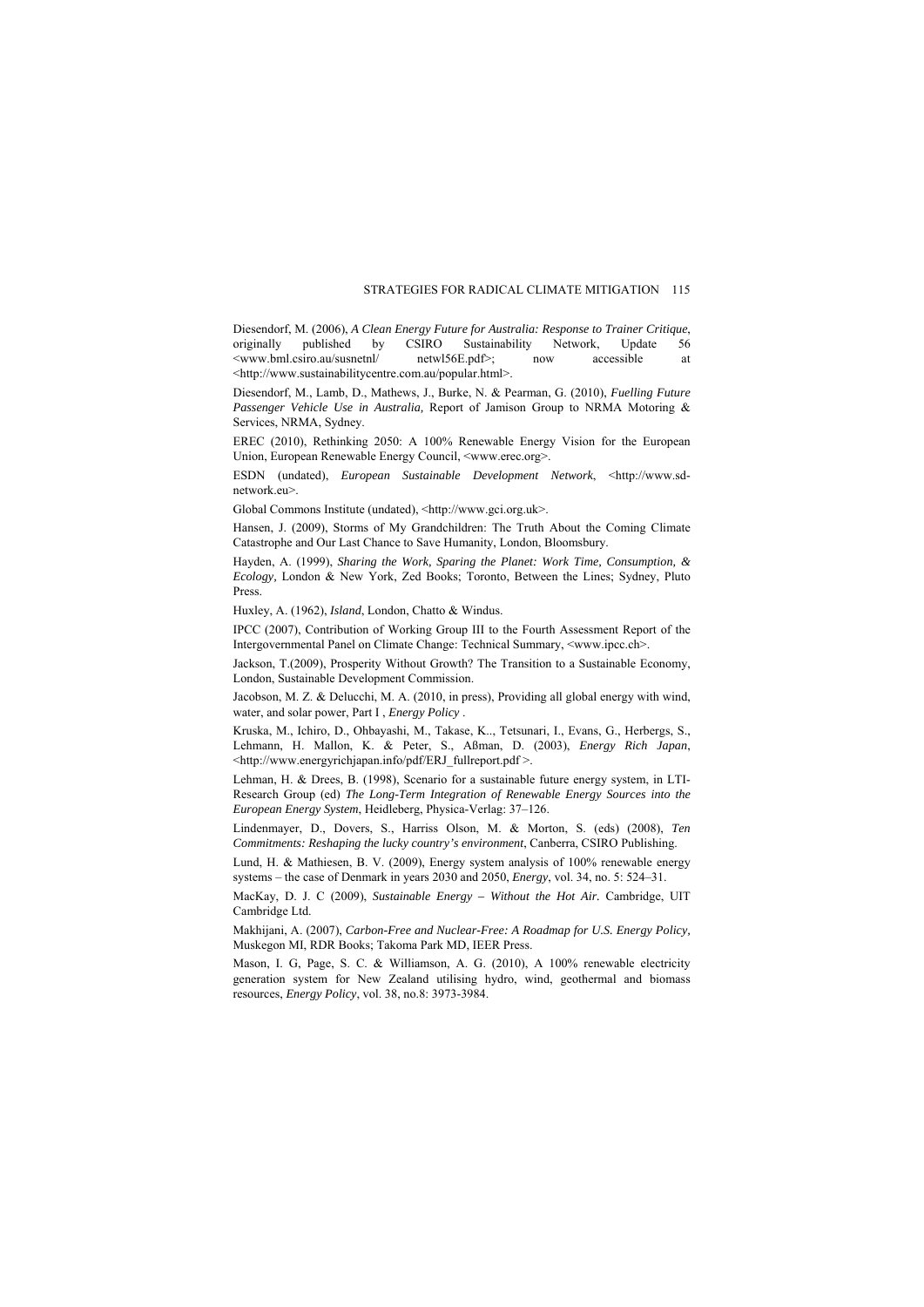Moyer B., McAllister, J., Finley, M.L., Soifer, S., (2001), *Doing Democracy: The MAP Model for Organizing Social Movements,* Gabriola BC, New Society Publishers.

Newman, P. (2008), *Cities as Sustainable Ecosystems*, Washington D.C., Island Press.

Newman, P. & Kenworthy, J. (1999), *Sustainability and Cities: Overcoming Automobile Dependence*, Washington D. C., Island Press.

O'Connor, M. & Lines, W. J. (2010) Overloading Australia: How Governments and Media Dither and Deny on Population. 2<sup>nd</sup> ed., Sydney, Envirobook.

Pearse, G. (2007), *High and Dry*, Melbourne, Viking.

Peter, S. & Lehmann, H. (2008), *Renewable Energy Outlook 2030: Energy Watch Group Global Renewable Energy Scenarios*, Bonn, Energy Watch Group, <http://www.energywatchgroup.org/Renewables.58+M5d637b1e38d.0.html>.

Piercy, M. (1977), *Woman on the Edge of Time*, New York, Fawcett.

Quinn, D. (1995), *Ishmael*, New York, Bantam (reissue edition).

Sachs, W., Loske, R. & Linz, M. (1998), Greening the North: A Post-industrial Blueprint for Ecology and Equity, London & New York, Zed Books.

Salleh, A. (2009), From eco-sufficiency to global justice, in A. Salleh (ed.) *Eco-Sufficiency and Global Justice: Women Write Political Ecology*, London, Pluto Press; Melbourne, Spinifex Press.

Salleh, A. (2010), Green new deal – or globalisation lite?, *Arena,* No. 105: 15–19.

Schandl, H.& Turner, G. M. (2009), The dematerialisation potential of the Australian economy. *Journal of Industrial Ecology,* vol. 13: 863–80.

Schandl, H., Rankine, H., Fotiou, S. & Stabrawa, A. (2010), Resource use in the Asia-Pacific region, *Journal of Industrial Ecology,* vol. 14, no. 4: 533–536.

Sørensen, B. (2008a), A renewable energy and hydrogen scenario for northern Europe *International Journal of Energy Research*, vol. 32, no. 5: 471–500.

Sørensen, B. (2008b), A sustainable energy future: Construction of demand and renewable energy supply scenarios, *International Journal of Energy Research*, vol. 32, no. 5: 436– 470.

Sørensen, B. & Meibom, P. (2000), A global renewable energy scenario, *International Journal of Global Energy Issues,* vol. 13, no.s 1/2/3: 196-276.

Stern, N. (2009), quoted in Watts, J. (2009), Stern: Rich countries will have to forget about growth to stop climate change, *The Guardian,* 11 September, <http://www.guardian.co.uk/environment/2009/sep/11/stern-economic-growth-emissions>.

Tattersall, A. (2010), *Power in Coalition*, Sydney, Allen & Unwin.

Teske, S. & Vincent, J. (2008) *Energy [R]evolution: A sustainable Australia energy outlook*, Greenpeace Australia Pacific and European Renewable Energy Council, <http://www.energyblueprint.info>.

Teske, S. & Vincent, J. (2010), *Energy [R]evolution: A Sustainable World Energy Outlook*,  $3<sup>rd</sup>$  edition, European Renewable Energy Council and Greenpeace International, <http://www.greenpeace.org/international/en/publications>.

Trainer, T. (2008), Renewable Energy Cannot Sustain an Energy Intensive Society, Dordrecht, Springer.